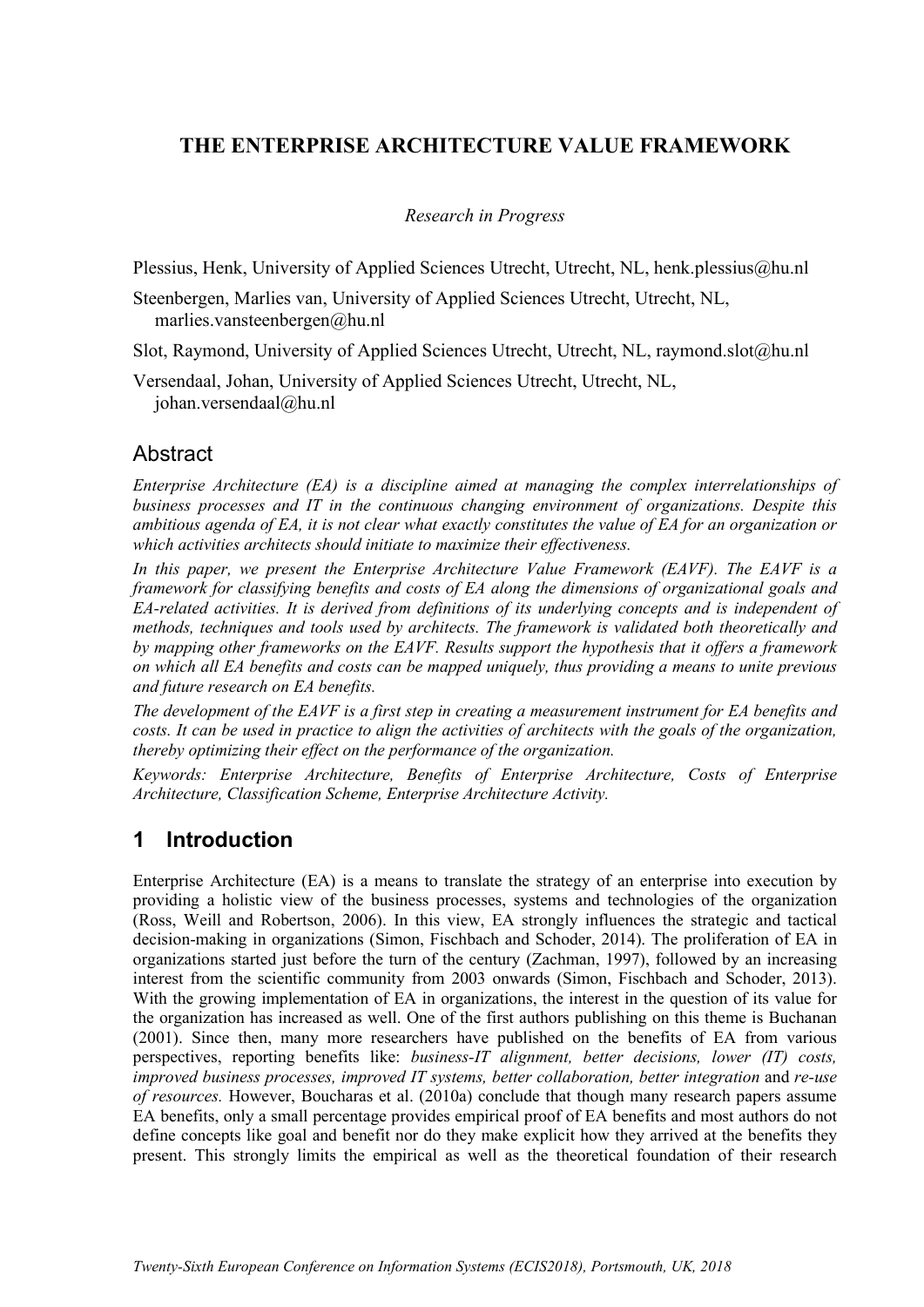(Rodrigues and Amaral, 2010; Espinosa, Boh and DeLone, 2011; Lange and Mendling, 2011). Moreover, because no common classification of benefits exists (Niemi, 2008), the results of the various studies are difficult to compare. Lacking a commonly accepted classification, no agreed upon set of metrics to measure EA benefits exists either (Schelp and Stutz, 2007; Lange and Mendling, 2011; Kurek, Johnson and Mulder, 2017). Moreover, while the research on EA benefits continues, literature on the costs of EA is scarce and no classification of EA costs has as yet been proposed. These issues motivated us to start our research into establishing the value of EA in practice. As a first step, we have drafted a classification of benefits and costs of EA, deduced from definitions of these concepts. The research question we address in this paper is: *How can a classification scheme of benefits and costs of EA be constructed from definitions of these concepts?* 

A classification scheme of benefits and costs of EA contributes to the scientific knowledge base by providing a common language and reference framework for other studies on the value of EA, thereby enabling the comparison and combination of results of EA benefit studies. The classification scheme presented in this paper can also be applied in practice by providing a more detailed view of the actual and potential contribution of EA to various types of organizational goals. Besides, it offers a strategy for the evaluation of EA activities and gives opportunity to (re-)align more precisely the activities of architects to the organization's strategic choices.

This paper is further organized as follows: in the next paragraph, we discuss related literature followed by an overview of the research method in paragraph 3. In paragraph 4 we define the various concepts related to the value of EA and the EA Value Framework (EAVF), our classification of benefits and costs of EA. In paragraph 5 the EAVF is theoretically validated and the paper ends with a short discussion and our plans for future research.

## **2 Theoretical Background**

Goal, benefit, cost and value are concepts used in business literature for discussing the performance of an organization (Berghout, Nijland and Powell, 2011). In his classical book 'Modern Organizations', Etzioni (1964, p.6) defines a goal as: "*An organizational goal is a desired state of affairs which the organization attempts to realize*". In his vision, it follows that it can be established to what extent a goal has been reached, so goals are measurable by definition.

In order to reach the goals, organizations initiate activities. An activity is a generic term for work that a company or organization performs to create a certain output (BPMN, 2011). An activity can be thought of as a series of actions, executed by humans and/or machines. The consequences of activities can be valued by relating their outcome to the desired state of affairs, as expressed by the goals. Renkema and Berghout (1997) call the positive consequences of such activities benefits and the negative consequences sacrifices. In this paper, we will use the more commonly used term 'cost' for the negative consequences (financial and non-financial) instead. An activity may generate both benefits and costs, and it is not uncommon that activities may have positive consequences towards some goals while at the same time having negative consequences to other goals. For example, the benefit of an activity may be an increase in market share and the cost a decrease in customer satisfaction due to longer delivery times. It follows that benefits and costs can be related to goals by assigning the benefits and costs of activities to the goals they contribute to. Following this line of thought a *benefit* is the positive (financial and/or non-financial) contribution of (one or more) activities towards the desired state of affairs for an organization as stated by some goal. In the same vein, a *cost* is the negative (financial and/or non-financial) contribution of (one or more) activities towards the desired state of affairs for an organization as stated by some goal. The difference between the benefits and the costs related to the same goal (the net contribution) is defined by Schuurman, Berghout and Powell (2009) as the value reached for that goal. It follows that value is a derived concept and as such not necessary for a classification scheme.

Since Buchanan (2001) many researchers have published on the benefits of EA from various perspectives. Though most authors present some classification of the benefits found, quite often these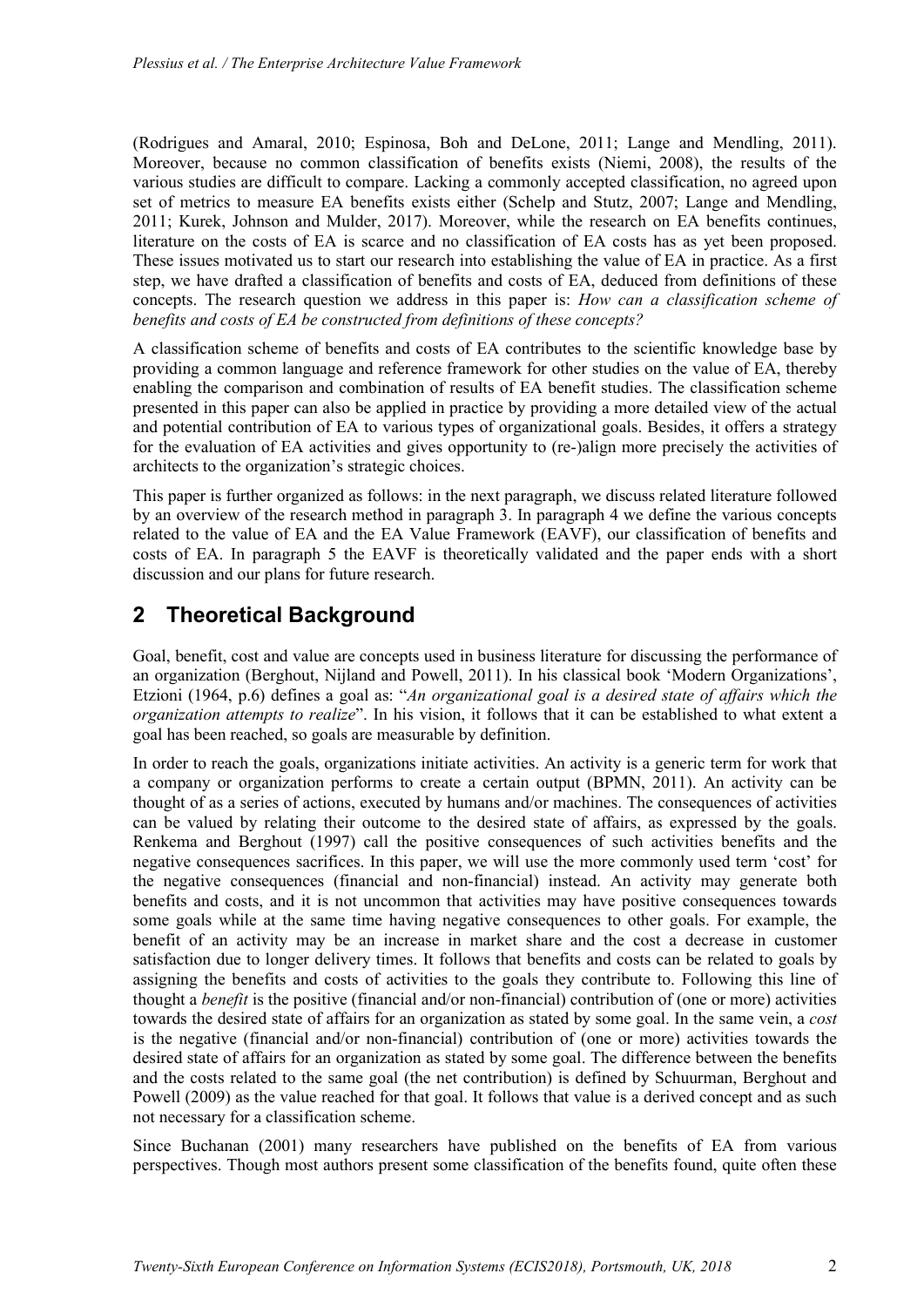classifications are directly derived from their results and not founded in a theoretical framework. Foorthuis et al. (2010), Tamm et al. (2011) and Lange et al. (2012a) are representatives of this approach, resulting in different classifications which makes it difficult to compare these studies. Other authors use a more theoretical approach in classifying the benefits. Van der Raadt (2011) distinguishes benefits for the organization aimed at external factors (agility benefits) and at internal factors (alignment benefits). While not independent of each other, "*due to the abstract and multi-level characteristics of these concepts*" (van der Raadt, 2011, p. 98), all benefits may be classified in one of these categories (and sometimes in both). More recent, Jusuf and Kurnia (2017) have used the benefit framework for enterprise systems of Shang and Sheddon (2002) to classify their identified EA benefits in five classes: operational, managerial, strategic, IT infrastructure and organizational benefits.

Some authors use performance frameworks, particularly the balanced scorecard (Kaplan & Norton, 1992) - commonly abbreviated to BSC - to classify EA benefits. For example, Schelp and Stutz (2007) combine the four perspectives of the BSC with the organisational scope of the benefits. Boucharas et al. (2010a) conducted a structured literature research on EA benefits. Based on their literature review they distinguish 100 mutually exclusive benefits of EA, which they categorize in the strategy map (Kaplan and Norton, 2001), an extension of the original BSC. This decision is grounded on a review of five different frameworks for classifying benefits in terms of organizational goals from which they conclude that the BSC and its derived forms fit their requirements best. However, the choice for the BSC as a classification model for organizational goals is disputed. In a critical analysis of the assumptions underlying the BSC, Norreklit (2000) states that one of the more conspicuous shortcomings of the BSC is its underlying focus on financial results as the ultimate outcome. In a paper on the foundations of the BSC, Kaplan (2008) counters this by stating that - as financial success is not the primary objective of non-profit and public-sector enterprises - their accountability to society is the rationale for their existence and should supplement the financial outcome category. Other critics (Mooraj, Oyon and Hostettler, 1999) point out that the BSC is not complete as it does not include categories for the contribution of suppliers and employees to the organization. This criticism seems to be based upon a rather literal interpretation of the BSC and is in line with the fact that despite many publications, there is little agreement on what a BSC essentially is (Cobbold et al., 2002; Soderberg et al., 2011). According to Norton and Kaplan (1993) a BSC can (and must) reflect the actual organization and categories may be subdivided if the need arises. In other words: the BSC may be seen as a mold from which an organization can develop its own scorecard for developing and classifying its goals.

With the exception of the model by Schelp and Stutz (2007), all these classifications are onedimensional. However, organizational scope and the perspectives of the BSC are not mutually independent. A genuine two-dimensional model is introduced by Niemi (2008), who conducted an indepth literature review on EA benefits and interviewed a focus group on the results. His conclusion from the literature research is that: "*While the literature focuses on listing a multitude of benefits, it does not clearly define and describe them. Furthermore, there does not seem to be an established model for classifying the benefits in the EA context, …*" (Niemi, 2008, p. 2). Next, he identifies 27 types of EA benefits and uses the IS classification model of Giaglis, Mylonopoulos and Doukidis (1999) to classify these along two axes: the measurability of the benefit and its attributability to EA, thereby producing four categories: hard, intangible, indirect and strategic benefits. Another twodimensional classification is proposed by Wan et al. (2013), who performed a follow-up on the work of Tamm et al. (2011). They distinguish eight types of EA benefits, that they classify further on the basis of two attributes: their desirability and their realizability. However, it can be argued that both these classifications can be seen as lenses through which to view EA benefits rather than as generic dimensions and they can be used in combination with any classification scheme.

As these classifications are not based on clear definitions of EA benefits (Niemi, 2008; Boucharas et al., 2010a; Niemi and Pekkola, 2016), they all seem rather arbitrary chosen. In contrast, Lange and Mendling (2011) provide a list of EA goals derived from literature and expert interviews. They define four classes of goals: create baseline, manage complexity, drive transformation and support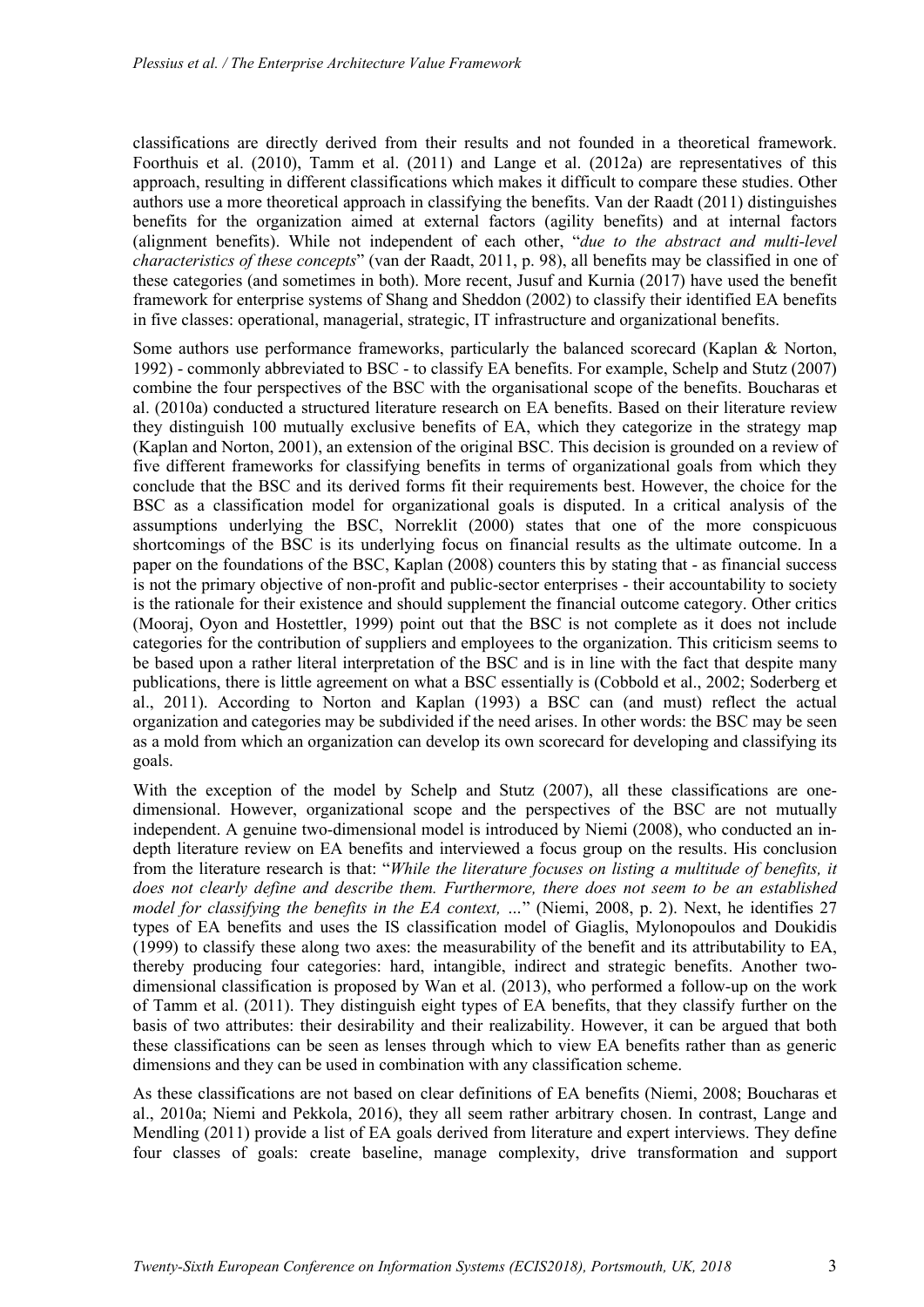innovation. As they define EA benefits as the degree to which the goals of an organization are met, these classes can be used as a classification of EA benefits as well.

Research on benefits has resulted in several EA benefit models – explanations of how EA may lead to benefits for the organization. As this paper is about the classification of benefits (and costs), we will not cover this topic but refer to the literature (Delone and MacLean 2003; Kluge et al., 2006; Steenbergen and Brinkkemper 2010; Espinosa et al. 2011; Lange et al., 2012a, 2012b; Frampton et al., 2015; Foorthuis et al., 2016). A meta-study on the various models proposed has recently been published by Niemi and Pekkola (2016) and their results indicate that none of the existing models fully explains how EA benefits are created.

Discussions on the costs of EA are very scarce in literature. If costs are discussed, it is in terms of reduction of costs by virtue of EA, which by all authors is considered a benefit of EA. Classifications of the costs of EA have to the best of our knowledge never been proposed and already in 2006 Lindstrom et al. pointed out that even the main EA frameworks lack in support for estimating and managing costs. We have no indication that this has improved since then. A possible explanation might be that benefits and costs of EA are made at different times so there is no direct relation between the benefits and the costs of EA in a given period.

## **3 Research Method**

The research as described in this paper is part of an ongoing research into the value of EA that started with Slot (2010) and can be considered as a first step into the construction of a measurement instrument for benefits and costs of EA.

This research started with an exploratory literature review by using Google Scholar and Hugo, the search engine of the University of Applied Sciences Utrecht that indexes many databases including ACM Digital Library, AIS eLibrary, ScienceDirect, Springer, Taylor and Francis and Wiley Online. Search terms used were 'benefits', 'cost', 'value', 'contribution', 'expense' and 'consequence' in combination with 'enterprise architecture'. From the results, besides an overview of reported benefits and costs of EA to be used in further research, literature studies from roughly the last 10 years that included some kind of classification of EA benefits were selected for this paper. The observation that these classifications did not rely on definitions of the concepts of benefits and costs and classes were not properly outlined (Niemi, 2008; Boucharas et al., 2010a; Niemi and Pekkola, 2016), led us to an analysis of what exactly is meant with these terms. From definitions of these concepts, we derived a value framework, that has been validated theoretically against the criteria as formulated by Nickerson, Varshney and Muntermann (2013) and against existing classifications by asking four experts to map exisiting classifications into the framework. The usability of the framework in practice will be evaluated as part of our planned future research (see paragraph 6).

## **4 The Enterprise Architecture Value Framework**

EA - with its focus on the long-term development of an organization - contributes to the performance of an organization as expressed by its goals. Benefits and costs can be attributed to EA if the contributing activities are related to EA, i.e. either creating or implementing the EA or resulting from the EA. We will call those activities: *EA activities* and the resulting benefits and costs: *EA benefits* c.q. *EA costs*, thereby defining EA benefits and EA costs the contribution towards the goals of the organization by EA activities. Summarizing, we use the following concepts underlying our classification scheme:

• *(Organizational) Goal*: A desired state of affairs which an organization attempts to realize (Etzioni, 1964).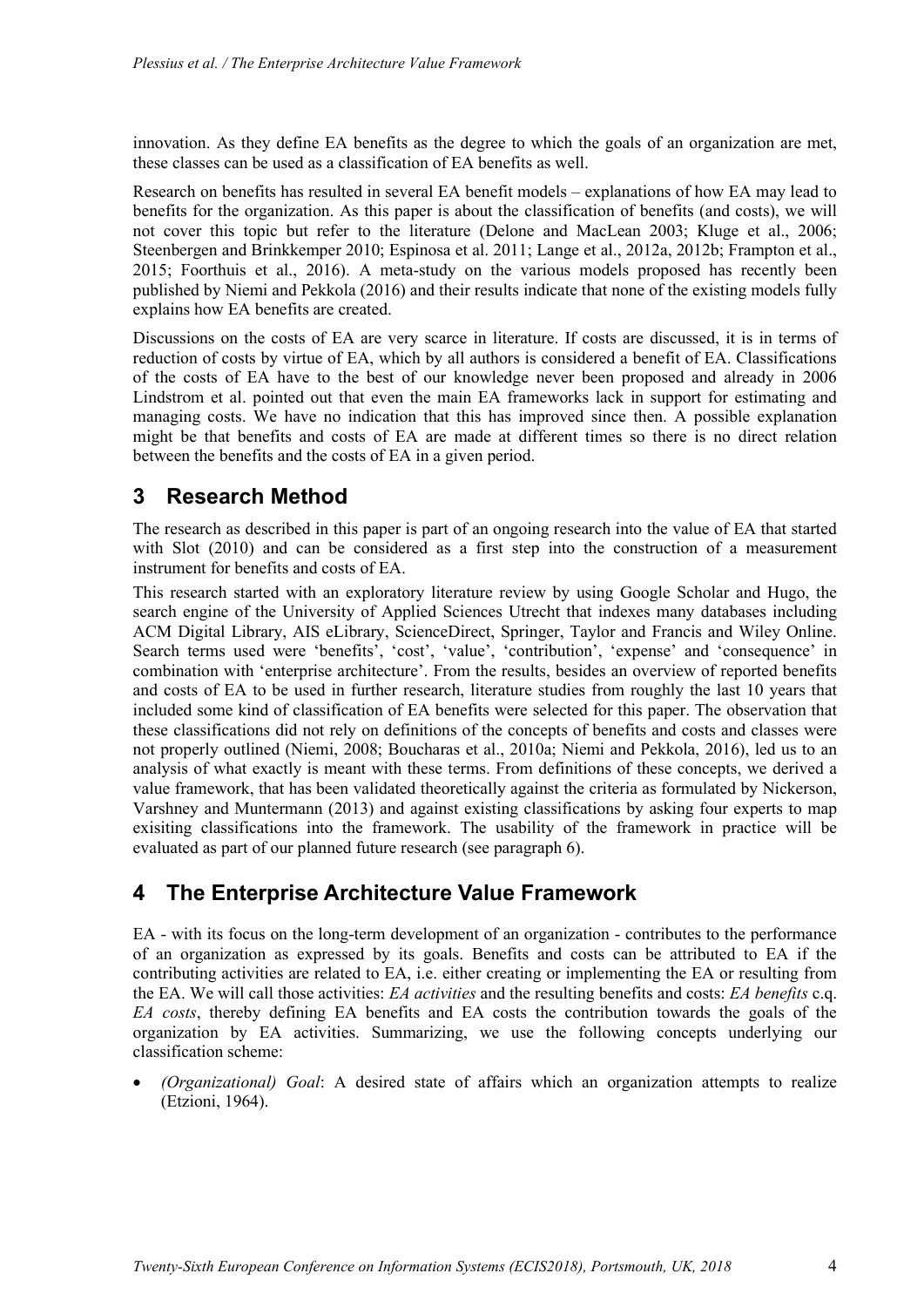- *EA Activity*: Activity (the work that a company or organization performs to create a certain output; BPMN, 2011) that is related to the EA, i.e. either creating or implementing the EA or resulting from the EA.
- *EA Benefit*: The positive contribution from (one or more) EA activities towards the desired state of affairs for an organization as stated by some goal of that organization (based on Renkema and Berghout, 1997).
- *EA Cost*: The negative contribution from (one or more) EA activities towards the desired state of affairs for an organization as stated by some goal of that organization (based on Renkema and Berghout (1997) who call this a sacrifice).

In using these concepts, we have to distinguish between *types* and *instances*. In literature we do not find a benefit such as: "Company X has reached in the last year an increase of its market share for product Y with Z percent", but rather the more general "increase in market share" is presented as a benefit. This is the classical distinction between an instance and a type as used in other disciplines as well. We will rely on context for the difference, but when necessary, we will distinguish between the two with a suffix: -*instance* and -*type*.

From the definitions given, it directly follows that EA benefits and EA costs can be classified by organizational goal and by EA activity. To classify EA benefits and EA costs in terms of organizational goals, we use Kaplan and Norton's (1992) Balanced Scorecard (BSC) as – despite its previously discussed shortcomings - the BSC has widespread use (Hasan and Chyi, 2017) and is supported by the research of Boucharas et al. (2010b). With the four perspectives of the BSC Kaplan and Norton (1992) introduce four different points of view in which goals, measures and activities for an organization can be classified. In their original paper on the BSC they state that these perspectives "*should provide answers to four basic questions: How do customers see us (customer perspective), what must we excel at (internal perspective), can we continue to improve and create value (innovation and learning perspective) and how do we look to shareholders (financial perspective)*" (Kaplan and Norton, 1992, p.72). More precise definitions of these perspectives have – to the best of our knowledge - never been given. In practice, this poses no problems as every organization may use the BSC as a mold to develop its own scorecard (Norton and Kaplan, 1993; Soderberg et al., 2011). However, in order to report on benefits in a uniform way, it is necessary to develop a classification scheme that can be used to unambiguously decide in which category a given EA benefit or cost belongs. We thereto define the four perspectives as follows:

- *Financial and Accountability*: goals that concern financial outcomes and/or the accountability of the organization to external stakeholders (shareholders, government, or – in the case of non-profit and public-sector organizations – members and contributors).
- *Customer*: goals that concern the market, the customers or the supply chain to which the products and services of the organization are targeted.
- *Internal:* goals relating to the current internal (business) processes, such as production, logistics and IT – including their support and management processes. In short: the processes necessary for the value proposition of the organization.
- *Learning and Growth* (also known as *Organizational Capacity*): goals that are targeted to improvements in the long run. Examples here are the development of employees, the culture, communication, alignment and agility of the organization as well as the willingness to use and deploy information and technological savviness in the organization.

To relate EA benefits and EA costs to EA activities we have categorized these activities in accordance with the three main outcomes of the EA process (TOGAF, 2011; SAFe, 2016), the creation of the EA, the implementation of EA and the results after implementing the EA: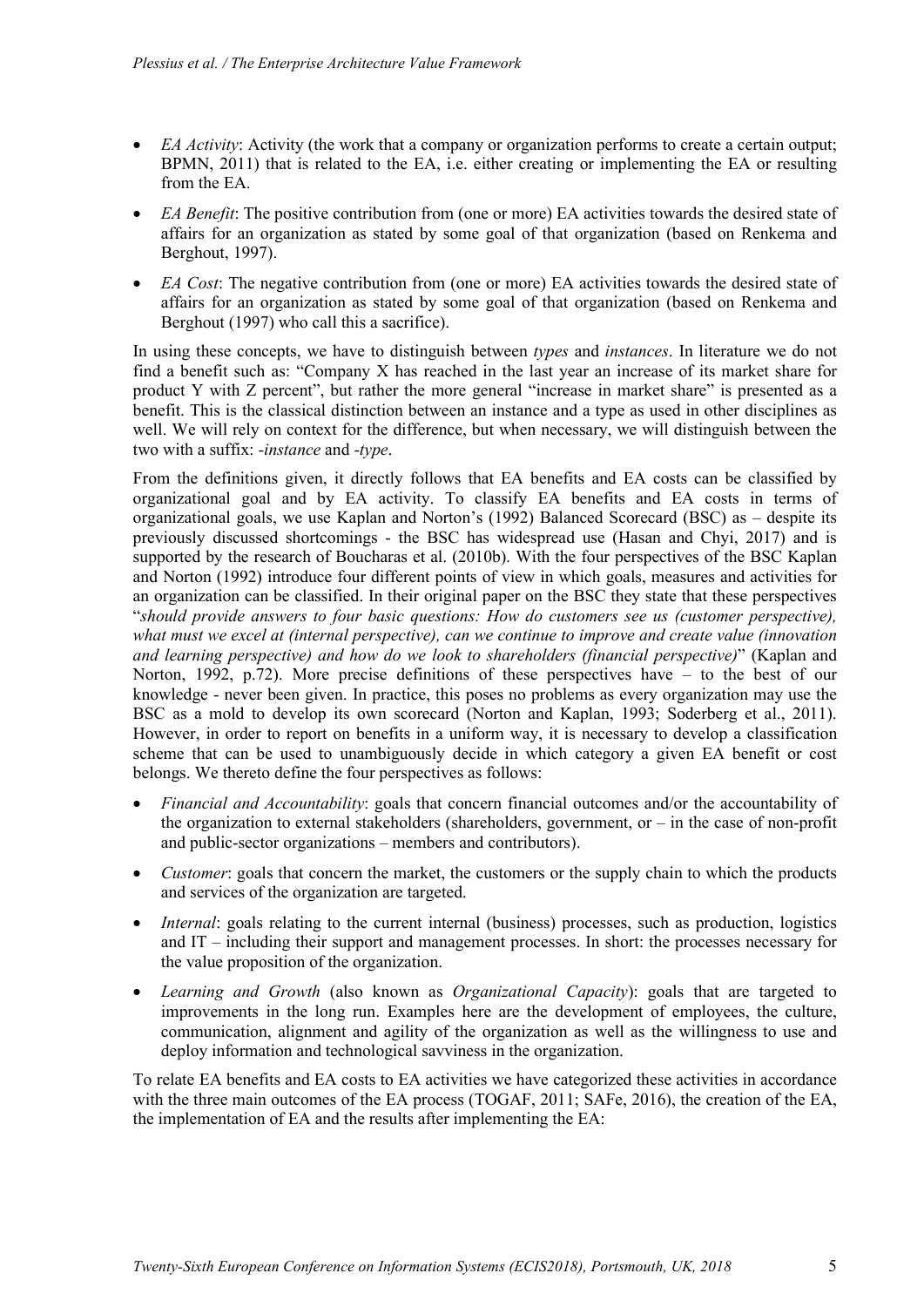- *EA Development*: EA activities in which an Enterprise Architecture for the organization as a whole is developed and maintained.
- *EA Implementation*: EA activities in which the implementation of (parts of) the Enterprise Architecture is carried out in the organization, usually via projects.
- *EA Exploitation*: EA activities when changes in the operations corresponding with the EA have been implemented and are in operational use. This category is called *EA Adaptation* by Dang and Pekkola (2017)

We call this classification the Architectural Lifecycle (ALC) as it comprises all EA activities in a more or less 'natural order'. However, with the ALC, EA activities can be classified regardless of the order in which the actual work is organized. For example, in an agile environment, implementation decisions may give rise to the (further) development of the EA while in a linear way of working the development of the EA will precede its implementation. While the EA activities in an agile environment may take place in any order, they are still recognizable (Abrahamsson et al., 2003). So, the transition from organization-wide EA work to projects is clearly recognizable - see for example SAFe (2016). The same holds true for the change from implementation activities to the activities that take place in the operations after implementation: the exploitation.

In the Enterprise Architecture Value Framework (EAVF) the perspectives of the BSC are combined with the classes of the ALC (figure 1). This results in twelve cells to which we will refer as the *EAVFcategories* in which the benefits and costs of EA can be classified.

| BSC<br>ALC               | <b>Financial and</b><br>Accountability | Customer | Internal | Learning and<br>Growth |
|--------------------------|----------------------------------------|----------|----------|------------------------|
| <b>EA Development</b>    |                                        |          |          |                        |
| <b>EA Implementation</b> |                                        |          |          |                        |
| <b>EA Exploitation</b>   |                                        |          |          |                        |

*Figure 1. The Enterprise Architecture Value Framework (EAVF).*

# **5 Validation of the EAVF**

The EAVF has been derived directly from our definitions of EA benefits and EA costs. To verify if this framework is in accordance with scientific quality criteria, we follow Nickerson, Varshney and Muntermann (2013). Based on an extensive literature study, the propose five necessary conditions for a taxonomy: it should be comprehensive, concise, robust, explanatory and extendible. As we want every instance of an EA benefit or EA cost to be placed in one cell of the EAVF and in one cell only, we require the EAVF to be unambiguous as well. We tested the EAVF against these conditions:

- *Comprehensive:* by using the BSC, the EAVF covers fully the domain of organizational goals (Cobbold et al., 2002; Boucharas, 2010b). By its definition, the ALC covers all EA activities. It follows that, as EA benefits and EA costs are defined in terms of organizational goals and EA activities only, all instances of EA benefits and EA costs can be classified in the EAVF.
- *Concise* and *robust*: the EAVF has twelve cells in two dimensions making it easy to understand while at the same time it offers enough detail to differentiate between various kinds of EA benefits and EA costs.
- *Explanatory* and *extendible*: by their nature, the EAVF-categories combine instances of EA benefits and EA costs based on corresponding organizational goal and EA activity, bringing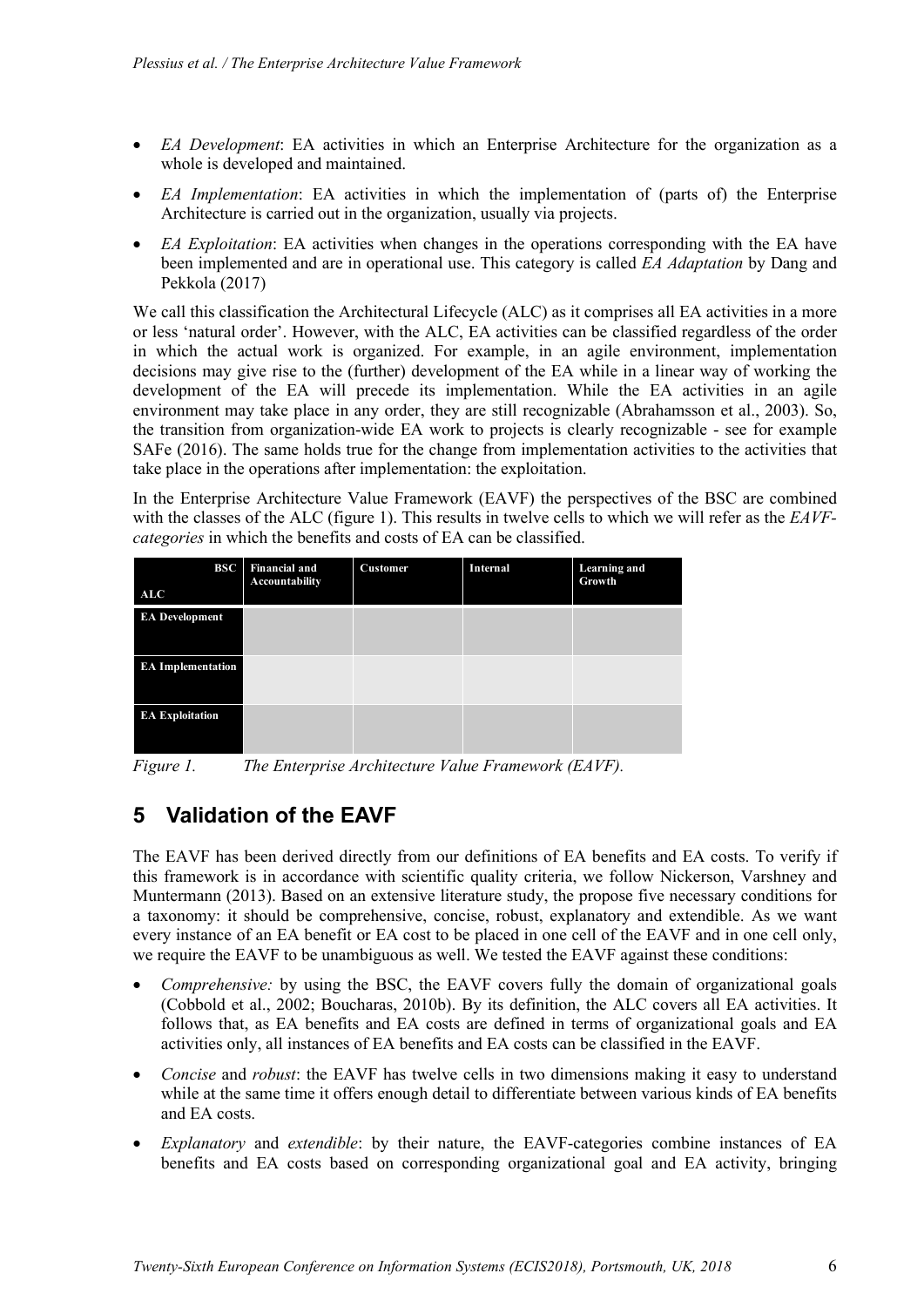together instances with common properties. When necessary however, both axes can be subdivided further to show more detail.

• *Unambiguous:* to fulfill this condition, it is necessary to define every EAVF category precisely, including the 'borders' between the cells. This will be addressed in our further research (see paragraph 6).

Besides the five necessary conditions posed by Nickerson, Varshney and Muntermann (2013), they also state that to be sufficient, a sixth condition should be added: a taxonomy should be useful and used in practice. As it is not possible to apply this last condition beforehand, we plan to evaluate in our further research how the EAVF can be used in practice.

From the comprehensiveness of the EAVF, it follows that it should at least be possible to map other classifications into the EAVF. By lack of existing classifications of EA costs, we have restricted our exercise to EA benefits as presented by Niemi (2008), Tamm et al. (2011) and Boucharas et al. (2010b). In our mappings, we had to deal with the fact that EA benefits are not always clearly defined by the authors, leaving them open to different interpretations. So, we asked four EA experts to do the mappings and compared their results. For some benefits, e.g. 'reduced costs', all agreed on the mapping. Differences in the mapping of other benefits could be explained by vagueness in the description of the benefit and the fact that in some cases the effects of the benefits were mapped as well. All in all, we could explain the differences in the mappings by the four experts and we conclude that all of the EA benefits considered can be placed in the framework. Any vagueness in how to map an EA benefit seems attributable to the way the benefit has been formulated and not to the classification scheme of the EAVF. Rather, we found it an advantage of using the EAVF as a generic framework that it forces a more precise formulation of goals, EA benefits and EA costs.

### **6 Discussion and Further Research**

The EA Value Framework is a frame of reference for discussions on organizational goals, EA activities, EA benefits and EA costs. The EAVF is inferred from definitions of these concepts and provides a two-dimensional classification framework to categorize EA benefits and EA costs, relating these concepts to organizational goals and EA activities. We have used the BSC and the ALC as classification schemes for its axes and substantiated these choices.

An issue that needs some attention is the attribution issue (Espinosa, Boh and DeLone, 2011): what exactly is the contribution of EA activities to benefits claimed, especially in the Implementation and Exploitation categories. A way to overcome the attribution issue is to refine every goal in a part that can be influenced by EA activities and a part which is not, based on the metrics defined for that goal. Another way to deal with the attribution issue is to start with the EA activities and their outcomes and relate these to the organizational goals, using the Architecture Effectiveness Model (Steenbergen and Brinkkemper, 2010).

As it stands, the EAVF is independent of methods, techniques and tools used to develop and implement EA, and neither is the organization of the EA function relevant for the application of the EAVF. The EAVF essentially classifies the outcomes of EA and can be used in a classical setting, as well as in a more agile environment. However, to determine what exactly is the contribution of EA activities to the organizational goals, the EAVF has to be supplemented with a measurement instrument. The construction of such a measurement instrument is the aim of our further research that includes the following steps:

• We are engaged in collecting a set of indicators and accompanying metrics based on EA benefits and EA costs as reported in literature. We classify these indicators using the EAVF. As an added benefit, by deciding where an instance is classified, the borders between the cells of the EAVF become clear-cut, making the EAVF unambiguous. This step will result in a first version of a measurement instrument. The research question to be answered in this step is: '*Which indicators*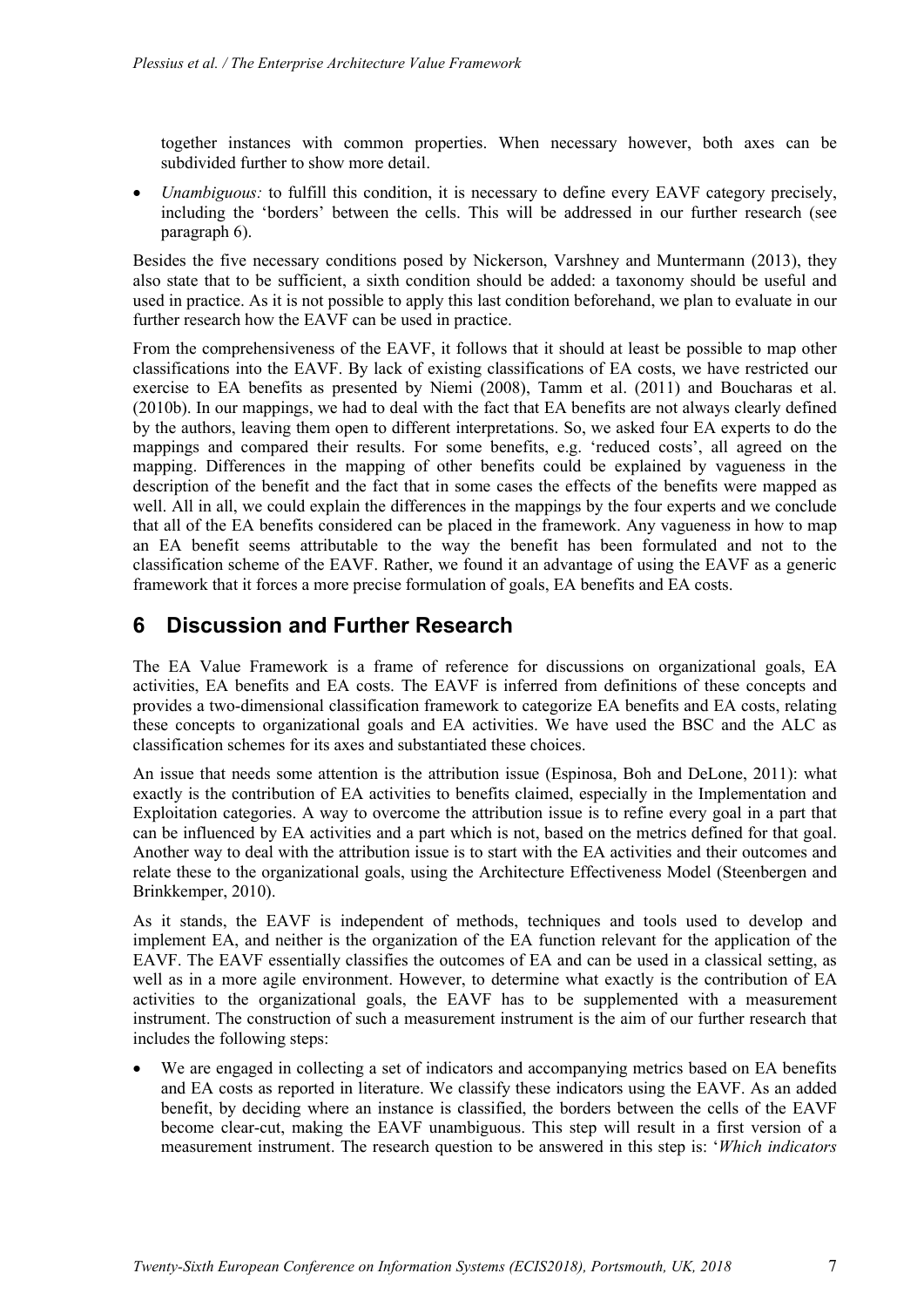*as reported in literature can be used in a measurement instrument for EA benefits and EA costs based on EAVF'?*

- This first version of the measurement instrument will be tested in several case studies. After each case study, we will evaluate the results and, if necessary, adapt and extend the measurement instrument, so these case studies can be characterized as improving (Runeson and Host, 2009). While some EA benefits and EA costs may be recognized by specific organizations only, we expect that most EA benefits and EA costs as reported in literature are recognizable in every organization and can be included in a benchmark. The research question to be answered in this step is: '*Which indicators and accompanying metrics constitute a sufficient base to define a measurement instrument for EA benefits and EA costs based on the EAVF'?*
- As a third step, in order to test the usability of the instrument, we will ask architects working in practice to use the final measurement instrument in their own practice and from the results, evaluate the effectiveness of their EA. We plan to use action research as the methodology in this step. The research questions for this step are: '*Are results of measuring the value of EA with the measurement instrument independent of the measurer'?* and: '*How can the EAVF be used to optimize the effectiveness of the architectural practice'?*

This research has the ambition to create an instrument that can be used in practice by architects to decide on the best 'course of action' for the EA in their organization.

#### References

- Abrahamsson, P., Warsta, J., Siponen, M., & Ronkainen, J. (2003). New directions on agile methods: a comparative analysis. In: *Proceedings 25th International Conference on Software Engineering.*  Portland, Oregon, USA, pp. 244-254.
- Berghout, E., Nijland, M., & Powell, P. (2011). Management of lifecycle costs and benefits: Lessons from information systems practice. *Computers in Industry, 62(7),* pp. 755-764.
- Boucharas, V., van Steenbergen, M., Jansen, S., & Brinkkemper, S. (2010a). The contribution of enterprise architecture to the achievement of organizational goals: a review of the evidence. In: *Trends in Enterprise Architecture Research*. Springer, Berlin-Heidelberg, pp. 1-15.
- Boucharas, V., Steenbergen, M. van, Jansen, S., Brinkkemper, S. (2010b) *The contribution of enterprise architecture to the achievement of organizational goals: Establishing the enterprise architecture benefits framework.* Technical Report UU-CS-2010-014, Department of Information and Computing Sciences, Utrecht University.
- BPMN (2011). *Business process Model and Notation, version 2.0.* OMG document number: formal/2011-01-03.
- Buchanan, R. (2001). Assessing Enterprise Architecture Program Value. *META Group Report, 128*, 06912-0061.
- Cobbold, I., Lawrie, G., House, A. & Street, M. (2002). Classification of balanced scorecards based on their intended use. In: *Proceedings of the 3rd international conference on performance measurement and management*. PMA Conference, Boston, USA, pp. 1-11.
- Dang, D. & Pekkola, S. (2017). Systematic Literature Review on Enterprise Architecture in the Public Sector. *Electronic Journal of e-Government, 15(2),* pp. 132-154.
- Delone, W. & McLean, E. (2003). The DeLone and McLean model of information systems success: a ten-year update. *Journal of management information systems, 19(4*), pp. 9-30.
- Espinosa, J., Boh, W. & DeLone, W. (2011). The organizational impact of enterprise architecture: a research framework. In: *System Sciences (HICSS), 2011 44th Hawaii International Conference on System Sciences*, Hawaii, pp. 1-10.
- Etzioni, A. (1964). *Modern Organizations*. Foundations of modern sociology series. Prentice Hall, Englewood Cliffs, New Jersey.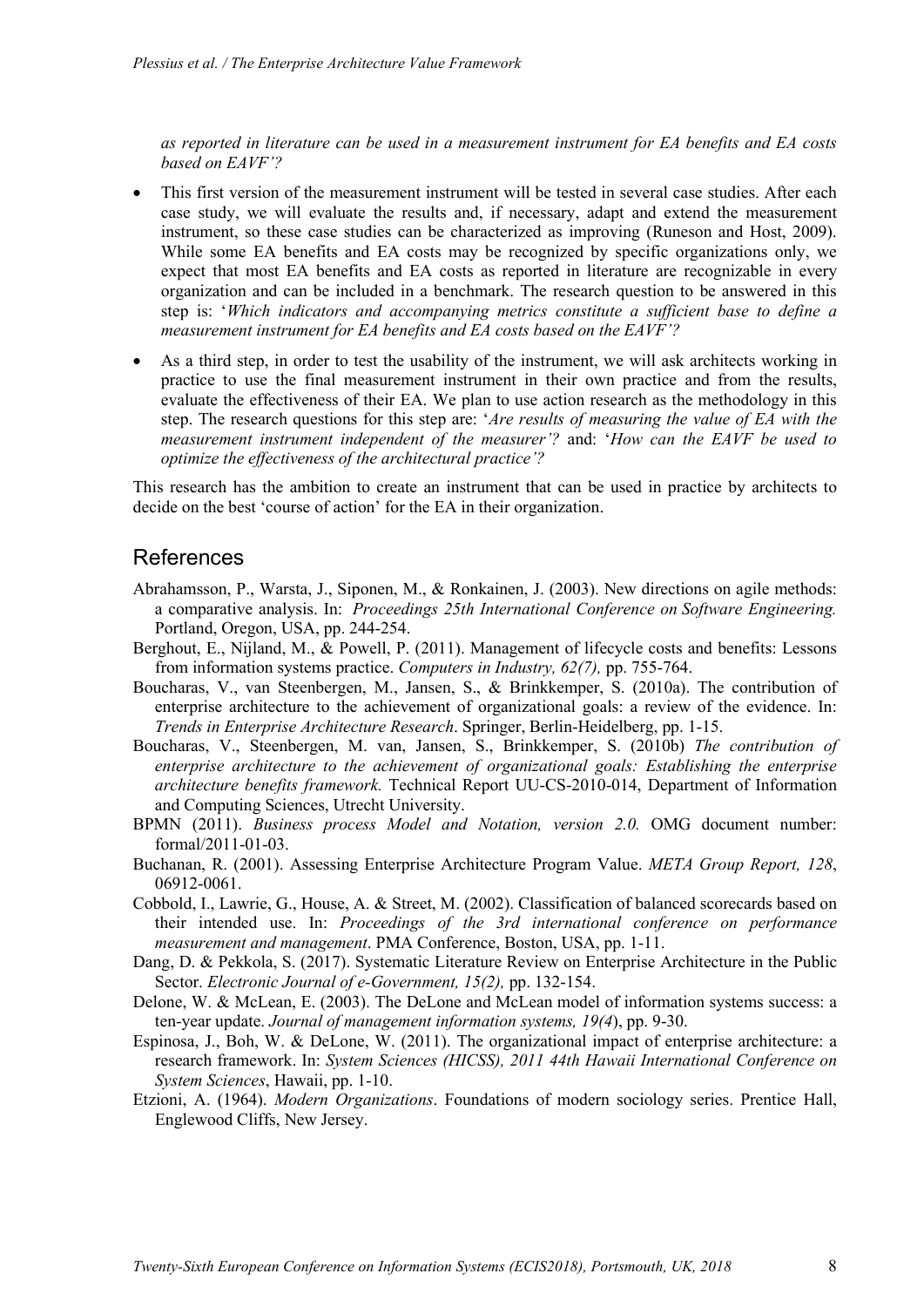- Foorthuis, R., van Steenbergen, M., Mushkudiani, N., Bruls, W., Brinkkemper, S. & Bos, R. (2010). On Course, but not There Yet: Enterprise Architecture Conformance and Benefits in Systems Development. In: *ICIS 2010 Proceedings* paper 110, St. Louis, USA, pp. 1-19.
- Foorthuis, R., Van Steenbergen, M., Brinkkemper, S. & Bruls, W. A. (2016). A theory building study of enterprise architecture practices and benefits. *Information Systems Frontiers, 18(3)*, pp. 541-564.
- Frampton, K., Shanks, G., Tamm, T., Kurnia, S. & Milton, S. (2015). Enterprise Architecture Service Provision: Pathways to Value. In: *ECIS 2015 Research in progress Papers*. Paper 62, pp. 1-9.
- Giaglis, G., Mylonopoulos, N., & Doukidis, G. (1999). The ISSUE methodology for quantifying benefits from information systems. *Logistics Information Management, 12(1/2),* pp. 50-62.
- Hasan, R. & Chyi, T. (2017). Practical Application of Balanced Scorecard A Literature Review. *Journal of Strategy and Performance Management, 5(3)*, pp. 87-103.
- Jusuf, M., & Kurnia, S. (2017). Understanding the Benefits and Success Factors of Enterprise Architecture. In: *Proceedings of the 50th Hawaii International Conference on System Sciences*. Hawaii, pp. 4887-4896.
- Kaplan, R. (2008). Conceptual foundations of the balanced scorecard. *Handbooks of Management Accounting Research, 3*, pp. 1253-1269
- Kaplan, R. & Norton, D. (1992). The Balanced Scorecard Measures that Drive Performance. In: *Harvard Business Review. 1992, Jan-Feb*, pp.71-79.
- Kaplan, R. & Norton, D. (1996). *The Balanced Scorecard-Translating Strategy into Action.* Boston, Harvard Business School Press.
- Kaplan, R. & Norton, D. (2001). Transforming the balanced scorecard from performance measurement to strategic management: Part I. *Accounting horizons, 15(1),* pp. 87-104.
- Kluge, C., Dietzsch, A. & Rosemann, M. (2006). How to realise corporate value from enterprise architecture. In: Ljungberg, J & Andersson, M (Eds.) *Proceedings of the 14th European Conference on Information Systems,* 12 - 14 June 1006, Sweden, Goteborg, pp. 1-14
- Kurek, E., Johnson, J., & Mulder, H. (2017). Measuring the value of Enterprise Architecture on ITprojects with CHAOS Research. In: *MSCI*, Orlando, USA.
- Lange, M., & Mendling, J. (2011). An experts' perspective on enterprise architecture goals, framework adoption and benefit assessment. In: *Enterprise Distributed Object Computing Conference Workshops (EDOCW)*, 2011 15th IEEE International, pp. 304-313.
- Lange, M., Mendling, J., & Recker, J. (2012a). A comprehensive EA benefit realization model--An exploratory study. In: *System Science (HICSS), 2012 45th Hawaii International Conference on System Science*, Hawaii, pp. 4230-4239.
- Lange, M., Mendling, J., & Recker, J. (2012b). Realizing benefits from enterprise architecture: a measurement model. In: *Proceedings of the 20th European Conference on Information Systems (ECIS)*. Association for Information Systems, pp. 1-12.
- Lindström, Å., Johnson, P., Johansson, E., Ekstedt, M., & Simonsson, M. (2006). A survey on CIO concerns-do enterprise architecture frameworks support them? *Information Systems Frontiers, 8(2),* pp. 81-90.
- Mooraj, S., Oyon, D., & Hostettler, D. (1999). The balanced scorecard: a necessary good or an unnecessary evil?. *European Management Journal, 17(5),* pp. 481-491.
- Nickerson, R., Varshney, U. & Muntermann, J. (2013) A method for taxonomy development and its application in information systems. *European Journal of Information Systems 22*, pp. 336-359.
- Norreklit, H. (2000). The balance on the balanced scorecard: a critical analysis of some of its assumptions. *Management accounting research, 11(1),* pp. 65-88.
- Niemi, E. (2008). Enterprise architecture benefits: Perceptions from literature and practice. In: *Proceedings of the 7th IBIMA Conference Internet & Information Systems in the Digital Age,* 14- 16 December, 2006, Brescia, Italy, pp. 1-8.
- Niemi, E. I., & Pekkola, S. (2016). Enterprise Architecture Benefit Realization: Review of the Models and a Case Study of a Public Organization. *ACM SIGMIS Database*, *47*(3), pp. 55-80.
- Norton, D., & Kaplan, R. (1993). Putting the balanced scorecard to work. *Harvard Business Review, 71(5),* pp. 134-140.